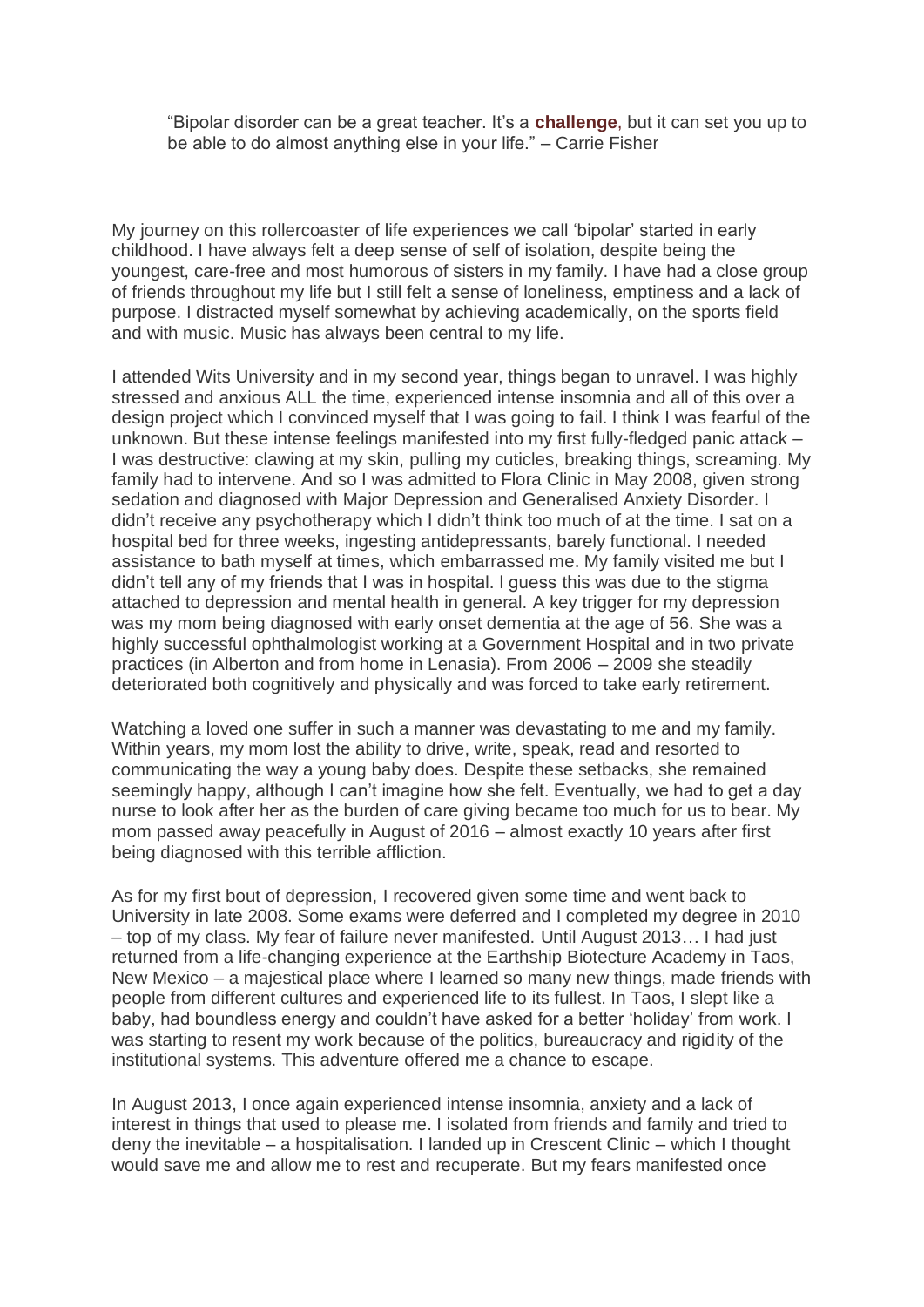again and I was chased by the 'black dog' of major depression. I failed to attend group sessions, stayed in my room most of the day, avoided my psychiatrist and just resisted any form of treatment. I didn't interact with patients – I was basically mute and nonfunctional. After two weeks of no progress, my Doctor referred me to Tara and I was terrified of being sent to 'that place'. I thought Tara was reserved for the 'crazy' people and I didn't want to admit that I actually needed long-term care as my doctor advised.

There was a three week waiting list for Tara and so my sister and her husband offered to accommodate me during that time. This time was very tough on her and her relationship with her husband. I would repeat the same things over and over and just resisted going to Tara. I stayed in bed most of the day, thoughts ruminating in my head.

Finally, the day came when I arrived at Tara, Ward 6. And the first person I saw was you, Tasha, and I was in shock. I couldn't believe that you were in Tara. I was embarrassed and just wanted to disappear. As you know, I deteriorated further after I got admitted. I was chased by fears that I would never return to work, that I would be institutionalised forever and that I would be sent to Sterkfontein. All of these fears were irrational but as you know, depression doesn't follow any form of logic. I was on autopilot and devoid of emotions. It was like an out-of-body experience for me. You and other patients tried to reach out to me and I just wouldn't let anyone in.

I am deeply sorry for behaving in such a way. I now realise that it takes more courage to ask for help from others than to pretend to be strong. You have remained a role model to me and I am deeply grateful for that. I will always remember your tenacity, courage and grit and your music will continue to inspire me. Thank you for that!

After being on a cocktail of antidepressants, sleeping meds, etc for eight months and with no progress, I was sent for a CT scan and subsequently a MRI scan (a frightening experience). I was diagnosed with Mesial Temporal Sclerosis, or scarring on the brain with no apparent cause and which supposedly causes mood and memory problems. This diagnosis (which proved to be a misdiagnosis in the end) shook my family and any hopes of recovery faded for me. I felt deeper into the depression and didn't see any way out of this pit. My Psychiatrist pushed for ECT treatment, which I vehemently opposed (as did my family). And on the eve of Thursday  $27<sup>th</sup>$  March 2014, I had an epiphany of sorts. I told myself I can't do this anymore and that when I wake up the following morning, I will be healed of my depression. And the following morning, I woke up and miraculously, I was not depressed anymore. I don't know if this was a God moment or if it was a combination of medication and prayers from my loved ones. Whatever it was, it saved me.

I was a completely different person. I had energy, light, was all-smiles and was truly happy for the first time in my life. The Doctors and nurses couldn't believe what they were witnessing. My family and friends were relieved. I was relieved. I celebrated my birthday on the  $30<sup>th</sup>$  of March and went for a haircut and shopped for new clothes. Everything was falling back into place – I reconnected with friends and colleagues, started running daily and started listening to music again – which is a lifeline for me – and I enjoyed living in the present.

I don't know what caused this shift in mood – and most likely it was the antidepressants that tipped me into hypomania and no-one was aware of this. I returned to work in June 2014 and felt productive again. I met many new friends due to the Earthship network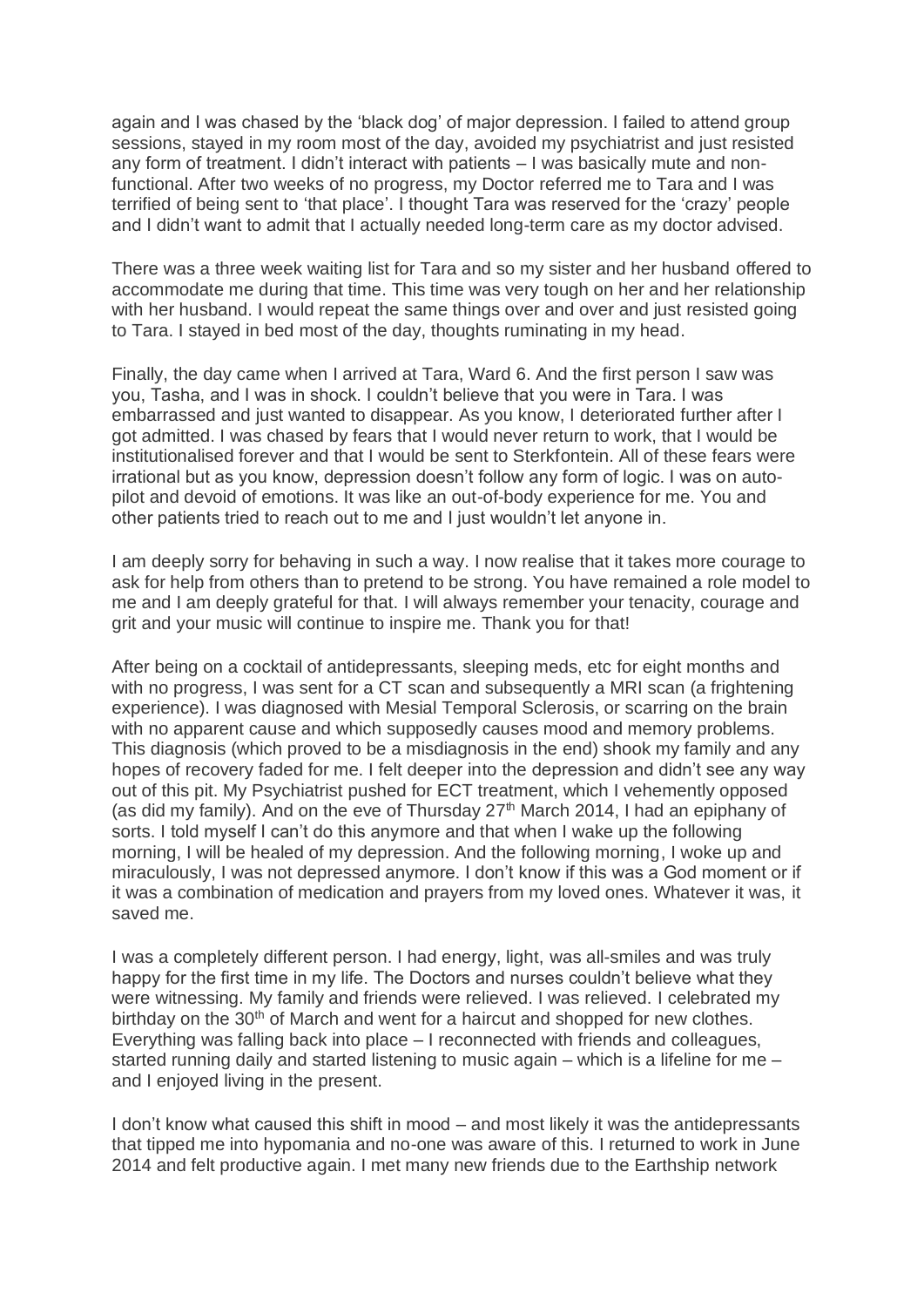and I made plans to start a business together with one of my new friends. We went to look for land to purchase so that we could build an eco-community. Things were moving so fast but I was optimistic and energised by these plans! I travelled to Bloemfontein to volunteer at an Orphanage and help build a cultural centre using Earthship techniques. Each day kept getting better and better. I only felt the need to sleep 2-3 hours a night. I was overwhelmed with joy, fulfilment and peace. Nothing could go wrong.

I also fell in love for the first time. I thought I would marry this man. The feelings were so intense but I had just met him. Things moved pretty quickly but in the end didn't work out. He wasn't serious about our relationship and was seeing other girls and didn't tell me. This really hurt me when I found out. At the same time, I lost my boss to an aggressive brain tumour –which was devastating. The combination of these feelings may have tipped me into full-on mania in early January 2015.

My therapist at the time alluded to me being bipolar but I was defensive and refused to believe her. I was almost arrested by the police on two occasions – for doing nothing wrong but by being at the wrong place at the wrong time. They assumed that I was drunk when I was not and it didn't help that I was argumentative. I am lucky that they didn't arrest me.

The breaking point came when I allowed a fellow patient at Tara - and someone who I thought was a friend - to stay at my apartment. She claimed to be homeless at the time and had nowhere to stay. In the hopes of being a saviour, I allowed her to stay at my flat with me but I didn't know she was off her meds and would be a problem. One night at a public art gallery event, she had an argument with me and was in the middle of a manic episode (she also has Borderline Personality Disorder) and was screaming at the top of her lungs (above the decibel range of the live DJ) saying how sick I was and that I needed to be admitted to hospital again. She proceeded to embarrass me in front of my friends and did not relent in hurling insults at me throughout the night. We arrived back at my flat and she continued to trash-talk me. I decided to kick her out of my flat – and so at 3 am in the morning I drove to Pretoria. This experience was the most traumatic thing I have ever encountered. She went from praising me to insulting me in minutes  $-$  a symptom of her erratic train of thought and emotions – and we very well could have easily had a car accident. I drove to the Gautrain train station and made a statement to the Police officials there because she refused to leave my car. She repeatedly told me I would lose my job and the police were not very helpful in calming her (or myself for that matter). Eventually, fifteen minutes before my work commenced that morning, she agreed to leave the car. I drove to work - with absolutely no sleep, adrenaline still pumping and basically collapsed. My colleagues were concerned and asked my sister to pick me up from work. My car was on the verge of a breakdown (the breaks were failing), unbeknown to me. So my life really was in danger that night!

From then on, things started falling apart. I would arrive late to work, be restless, argumentative, overly emotional, over-talkative and just plain unproductive. I would post excessively on social media, send friends countless whatsapps at all hours of the day. I knew no boundaries. I had no filter. I argued with family especially my dad to the point where he ended up in tears. My colleagues raised concerns but I brushed them aside. I had an intense desire to help poor people, some of whom I befriended. I had a business plan/idea that was sparked in the parking lot while I was on a lunch break. I only returned to work 3 hours later instead of the usual half an hour break. I was consumed with inspiration over this idea and it revolved around building an eco-community and music school.